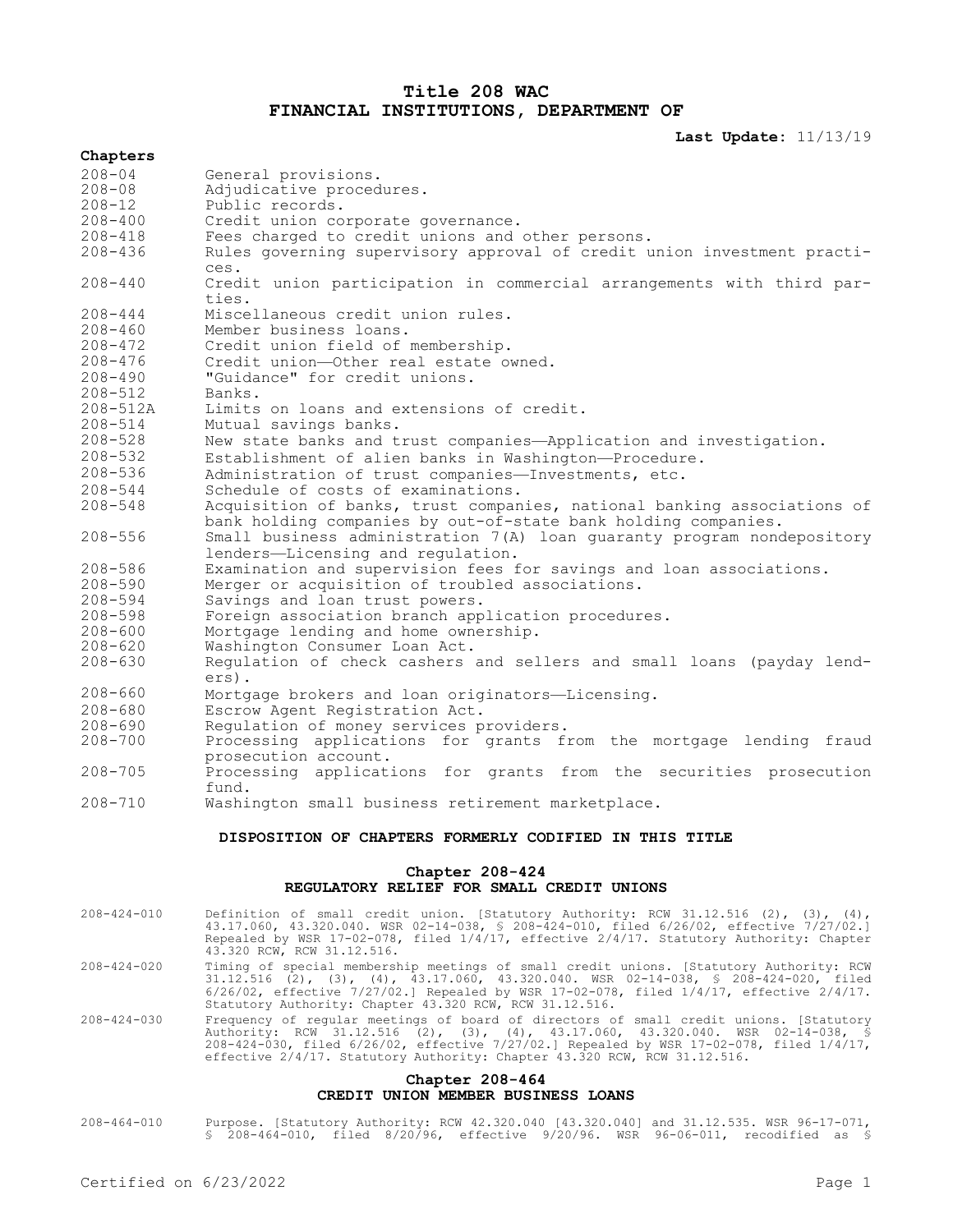208-464-010, filed 2/23/96, effective 6/1/96. Statutory Authority: RCW 31.12.015 and 31.12.535. WSR 89-04-050 (Order 89-1), § 419-64-010, filed 2/1/89.] Repealed by WSR 99-03-009, filed 1/8/99, effective 2/28/99. Statutory Authority: RCW 31.12.516 and 43.320.040.

- 208-464-020 Definitions. [WSR 96-06-011, recodified as § 208-464-020, filed 2/23/96, effective 6/1/96. Statutory Authority: RCW 31.12.015 and 31.12.535. WSR 89-04-050 (Order 89-1), § 419-64-020, filed 2/1/89.] Repealed by WSR 99-03-009, filed 1/8/99, effective 2/28/99. Statutory Authority: RCW 31.12.516 and 43.320.040.
- 208-464-030 Policy requirements. [Statutory Authority: RCW 42.320.040 [43.320.040] and 31.12.535. WSR 96-17-071, § 208-464-030, filed 8/20/96, effective 9/20/96. WSR 96-06-011, recodified as § 208-464-030, filed 2/23/96, effective 6/1/96. Statutory Authority: RCW 31.12.015 and 31.12.535. WSR 89-04-050 (Order 89-1), § 419-64-030, filed 2/1/89.] Repealed by WSR 99-03-009, filed 1/8/99, effective 2/28/99. Statutory Authority: RCW 31.12.516 and 43.320.040.
- 208-464-040 Underwriting review requirements. [WSR 96-06-011, recodified as § 208-464-040, filed 2/23/96, effective 6/1/96. Statutory Authority: RCW 31.12.015 and 31.12.535. WSR 89-04-050 (Order 89-1), § 419-64-040, filed 2/1/89.] Repealed by WSR 99-03-009, filed 1/8/99, effective 2/28/99. Statutory Authority: RCW 31.12.516 and 43.320.040.
- 208-464-050 Loans to one borrower. [Statutory Authority: RCW 42.320.040 [43.320.040] and 31.12.535. WSR 96-17-071, § 208-464-050, filed 8/20/96, effective 9/20/96. WSR 96-06-011, recodified as § 208-464-050, filed 2/23/96, effective 6/1/96. Statutory Authority: RCW 31.12.015 and 31.12.535. WSR 89-04-050 (Order 89-1), § 419-64-050, filed 2/1/89.] Repealed by WSR 99-03-009, filed 1/8/99, effective 2/28/99. Statutory Authority: RCW 31.12.516 and 43.320.040.
- 208-464-060 Allowance for loan losses. [Statutory Authority: RCW 42.320.040 [43.320.040] and 31.12.535. WSR 96-17-071, § 208-464-060, filed 8/20/96, effective 9/20/96. WSR 96-06-011, recodified as § 208-464-060, filed 2/23/96, effective 6/1/96. Statutory Authority: RCW 31.12.015 and 31.12.535. WSR 89-04-050 (Order 89-1), § 419-64-060, filed 2/1/89.] Repealed by WSR 99-03-009, filed 1/8/99, effective 2/28/99. Statutory Authority: RCW 31.12.516 and 43.320.040.
- 208-464-070 Minimum reserves-to-assets ratio. [Statutory Authority: RCW 42.320.040 [43.320.040] and 31.12.535. WSR 96-17-071, § 208-464-070, filed 8/20/96, effective 9/20/96. WSR 96-06-011, recodified as § 208-464-070, filed 2/23/96, effective 6/1/96. Statutory Authority: RCW 31.12.015 and 31.12.535. WSR 89-04-050 (Order 89-1), § 419-64-070, filed 2/1/89.] Repealed by WSR 99-03-009, filed 1/8/99, effective 2/28/99. Statutory Authority: RCW  $31.12.516$  and  $43.320.040$ .
- 208-464-080 Prohibitions, director and employee loans. [WSR 96-06-011, recodified as § 208-464-080, filed 2/23/96, effective 6/1/96. Statutory Authority: RCW 31.12.015 and 31.12.535. WSR 89-04-050 (Order 89-1), § 419-64-080, filed 2/1/89.] Repealed by WSR 99-03-009, filed 1/8/99, effective 2/28/99. Statutory Authority: RCW 31.12.516 and 43.320.040.
- 208-464-090 Prohibitions, other. [WSR 96-06-011, recodified as § 208-464-090, filed 2/23/96, effective 6/1/96. Statutory Authority: RCW 31.12.015 and 31.12.535. WSR 89-04-050 (Order 89-1), § 419-64-090, filed 2/1/89.] Repealed by WSR 99-03-009, filed 1/8/99, effective 2/28/99. Statutory Authority: RCW 31.12.516 and 43.320.040.

#### **Chapter 208-480 REAL ESTATE APPRAISALS**

- 208-480-010 Definitions. [WSR 96-06-011, recodified as § 208-480-010, filed 2/23/96, effective 6/1/96. Statutory Authority: RCW 31.12.535. WSR 92-24-053, § 419-80-010, filed 11/30/92, effective 12/31/92.] Repealed by WSR 99-03-009, filed 1/8/99, effective 2/28/99. Statutory Authority: RCW 31.12.516 and 43.320.040.
- 208-480-020 Appraisals required. [WSR 96-06-011, recodified as § 208-480-020, filed 2/23/96, effective 6/1/96. Statutory Authority: RCW 31.12.535. WSR 92-24-053, § 419-80-020, filed 11/30/92, effective 12/31/92.] Repealed by WSR 99-03-009, filed 1/8/99, effective 2/28/99. Statutory Authority: RCW 31.12.516 and 43.320.040.
- 208-480-030 Transactions for which a state-certified appraiser is required. [Statutory Authority: RCW 42.320.040 [43.320.040] and 31.12.535. WSR 96-17-071, § 208-480-030, filed 8/20/96, effective 9/20/96. WSR 96-06-011, recodified as § 208-480-030, filed 2/23/96, effective 6/1/96. Statutory Authority: RCW 31.12.535. WSR 92-24-053, § 419-80-030, filed 11/30/92, effective 12/31/92.] Repealed by WSR 99-03-009, filed 1/8/99, effective 2/28/99. Statutory Authority: RCW 31.12.516 and 43.320.040.
- 208-480-040 Transactions for which either a state-certified or state-licensed appraiser is required. [WSR 96-06-011, recodified as § 208-480-040, filed 2/23/96, effective 6/1/96. Statutory Authority: RCW 31.12.535. WSR 92-24-053, § 419-80-040, filed 11/30/92, effective 12/31/92.] Repealed by WSR 99-03-009, filed 1/8/99, effective 2/28/99. Statutory Authority: RCW 31.12.516 and 43.320.040.
- 208-480-050 Appraisal standards. [Statutory Authority: RCW 42.320.040 [43.320.040] and 31.12.535. WSR 96-17-071, § 208-480-050, filed 8/20/96, effective 9/20/96. WSR 96-06-011, recodified as § 208-480-050, filed 2/23/96, effective 6/1/96. Statutory Authority: RCW 31.12.535. WSR 92-24-053, § 419-80-050, filed 11/30/92, effective 12/31/92.] Repealed by WSR 99-03-009, filed 1/8/99, effective 2/28/99. Statutory Authority: RCW 31.12.516 and 43.320.040.
- 208-480-060 Appraiser independence. [WSR 96-06-011, recodified as § 208-480-060, filed 2/23/96, ef-fective 6/1/96. Statutory Authority: RCW 31.12.535. WSR 92-24-053, § 419-80-060, filed 11/30/92, effective 12/31/92.] Repealed by WSR 99-03-009, filed 1/8/99, effective 2/28/99. Statutory Authority: RCW 31.12.516 and 43.320.040.
- 208-480-070 Professional association membership—Competency. [WSR 96-06-011, recodified as § 208-480-070, filed 2/23/96, effective 6/1/96. Statutory Authority: RCW 31.12.535. WSR 92-24-053, § 419-80-070, filed 11/30/92, effective 12/31/92.] Repealed by WSR 99-03-009, filed 1/8/99, effective 2/28/99. Statutory Authority: RCW 31.12.516 and 43.320.040.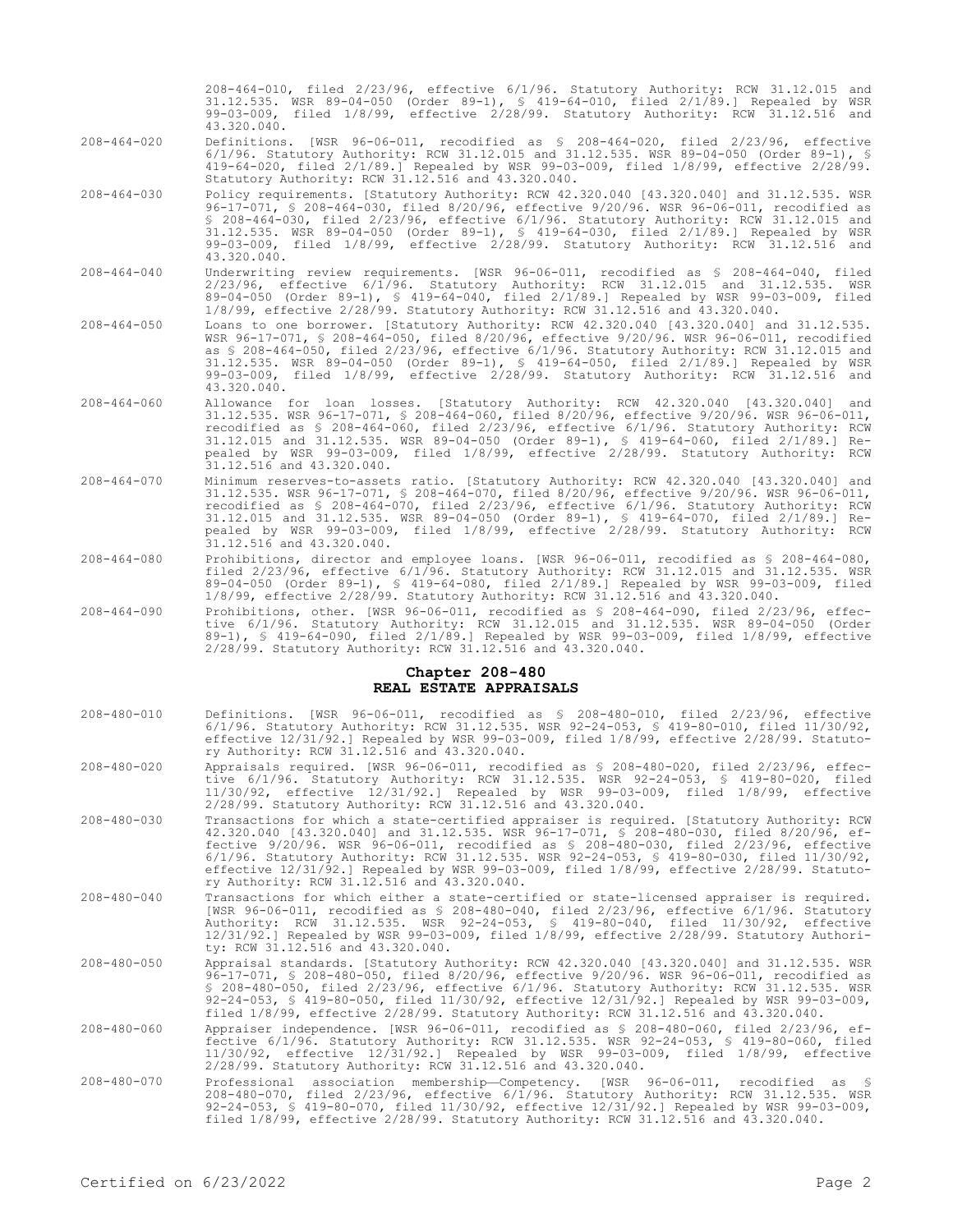# **Chapter 208-680A ESCROW—ORGANIZATION AND ADMINISTRATION**

(Formerly chapter 308-128A WAC)

- 208-680A-010 Promulgation—Authority. [WSR 96-05-018, recodified as § 208-680A-010, filed 2/12/96, effective 4/1/96. Statutory Authority: RCW 18.44.320. WSR 88-19-016 (Order PM 763), § 308-128A-010, filed 9/9/88; Order RE 122, § 308-128A-010, filed 9/21/77.] Repealed by WSR 96-21-082, filed 10/16/96, effective 11/16/96. Statutory Authority: RCW 42.320.040 [43.320.040] and 18.44.320.
- 208-680A-020 Organization. [Statutory Authority: RCW 42.320.040 [43.320.040] and 18.44.320. WSR 96-21-082, § 208-680A-020, filed 10/16/96, effective 11/16/96. WSR 96-05-018, recodified as § 208-680A-020, filed 2/12/96, effective 4/1/96. Statutory Authority: RCW 18.44.320. WSR 94-04-050, § 308-128A-020, filed 1/31/94, effective 3/3/94; WSR 88-19-016 (Order PM 763), § 308-128A-020, filed 9/9/88; Order RE 122, § 308-128A-020, filed 9/21/77.] Repealed by WSR 10-20-124, filed 10/5/10, effective 11/5/10. Statutory Authority: RCW 43.320.040 and chapter 18.44 RCW (as amended by chapter 34, Laws of 2010).
- 208-680A-030 Meeting notice. [Statutory Authority: RCW 42.320.040 [43.320.040] and 18.44.320. WSR 96-21-082, § 208-680A-030, filed 10/16/96, effective 11/16/96. WSR 96-05-018, recodified as § 208-680A-030, filed 2/12/96, effective 4/1/96. Statutory Authority: RCW 18.44.320. WSR 94-04-050, § 308-128A-030, filed 1/31/94, effective 3/3/94; WSR 88-19-016 (Order PM 763), § 308-128A-030, filed 9/9/88; Order RE 122, § 308-128A-030, filed 9/21/77.] Repealed by WSR 10-20-124, filed 10/5/10, effective 11/5/10. Statutory Authority: RCW  $43.320.040$  and chapter 18.44 RCW (as amended by chapter 34, Laws of 2010).
- 208-680A-040 Definitions. [Statutory Authority: RCW 18.44.410. WSR 05-03-038, § 208-680A-040, filed 1/10/05, effective 2/10/05; WSR 01-08-055, § 208-680A-040, filed 4/2/01, effective 5/3/01. Statutory Authority: RCW 42.320.040 [43.320.040] and 18.44.320. WSR 96-21-082, § 208-680A-040, filed 10/16/96, effective 11/16/96. WSR 96-05-018, recodified as § 208-680A-040, filed 2/12/96, effective 4/1/96. Statutory Authority: RCW 18.44.320. WSR 94-04-050, § 308-128A-040, filed 1/31/94, effective 3/3/94; WSR 88-19-016 (Order PM 763), § 308-128A-040, filed 9/9/88; WSR 79-07-009 (Order RE 126), § 308-128A-040, filed 6/7/79; Order RE 122, § 308-128A-040, filed 9/21/77.] Repealed by WSR 10-20-124, filed 10/5/10, effective 11/5/10. Statutory Authority: RCW 43.320.040 and chapter 18.44 RCW (as amended by chapter 34, Laws of 2010).

### **Chapter 208-680B ESCROW—LICENSING AND EXAMINATION** (Formerly chapter 308-128B WAC)

| 208-680B-010       | Credit and character report. [Statutory Authority: RCW 18.44.410. WSR 01-08-055, §<br>208-680B-010, filed 4/2/01, effective 5/3/01. WSR 96-05-018,<br>recodified as \$<br>208-680B-010, filed 2/12/96, effective 4/1/96. Statutory Authority: RCW 18.44.320. WSR<br>88-19-016 (Order PM 763), § 308-128B-010, filed 9/9/88; Order RE 122, § 308-128B-010,<br>filed 9/21/77.] Repealed by WSR 10-20-124, filed 10/5/10, effective 11/5/10. Statutory<br>Authority: RCW 43.320.040 and chapter 18.44 RCW (as amended by chapter 34, Laws of 2010).                                                                                                                                                                                                                                                                         |
|--------------------|--------------------------------------------------------------------------------------------------------------------------------------------------------------------------------------------------------------------------------------------------------------------------------------------------------------------------------------------------------------------------------------------------------------------------------------------------------------------------------------------------------------------------------------------------------------------------------------------------------------------------------------------------------------------------------------------------------------------------------------------------------------------------------------------------------------------------|
| 208-680B-015       | License not transferable—Notice of change in principal officer or controlling person.<br>[Statutory Authority: RCW 18.44.410. WSR 01-08-055, § 208-680B-015, filed 4/2/01, effec-<br>tive 5/3/01.] Repealed by WSR 10-20-124, filed 10/5/10, effective 11/5/10. Statutory Au-<br>thority: RCW 43.320.040 and chapter 18.44 RCW (as amended by chapter 34, Laws of 2010).                                                                                                                                                                                                                                                                                                                                                                                                                                                 |
| 208-680B-020       | Fingerprint identification. [Statutory Authority: RCW 18.44.410. WSR 01-08-055, §<br>$208 - 680B - 020$ , filed $4/2/01$ , effective $5/3/01$ . WSR $96 - 05 - 018$ , recodified<br>as \$<br>208-680B-020, filed 2/12/96, effective 4/1/96. Statutory Authority: RCW 18.44.320. WSR<br>88-19-016 (Order PM 763), § 308-128B-020, filed 9/9/88; Order RE 122, § 308-128B-020,<br>filed 9/21/77.] Repealed by WSR 10-20-124, filed 10/5/10, effective 11/5/10. Statutory<br>Authority: RCW 43.320.040 and chapter 18.44 RCW (as amended by chapter 34, Laws of 2010).                                                                                                                                                                                                                                                      |
| 208-680B-030       | Escrow officer examination. [Statutory Authority: RCW 18.44.410. WSR 01-08-055, §<br>208-680B-030, filed 4/2/01, effective 5/3/01. WSR 96-05-018,<br>recodified as §<br>208-680B-030, filed 2/12/96, effective 4/1/96. Statutory Authority: RCW 18.44.320. WSR<br>88-19-016 (Order PM 763), § 308-128B-030, filed 9/9/88; Order RE 122, § 308-128B-030,<br>filed 9/21/77.] Repealed by WSR 10-20-124, filed 10/5/10, effective 11/5/10. Statutory<br>Authority: RCW 43.320.040 and chapter 18.44 RCW (as amended by chapter 34, Laws of 2010).                                                                                                                                                                                                                                                                           |
| $208 - 680B - 050$ | Successful applicants must apply for license. [Statutory Authority: RCW 18.44.410. WSR<br>01-08-055, § 208-680B-050, filed $4/2/01$ , effective 5/3/01. WSR 96-05-018, recodified as §<br>208-680B-050, filed 2/12/96, effective 4/1/96. Statutory Authority: RCW 18.44.320. WSR<br>88-19-016 (Order PM 763), § 308-128B-050, filed 9/9/88; Order RE 122, § 308-128B-050,<br>filed $9/21/77$ .] Repealed by WSR 10-20-124, filed $10/5/10$ , effective $11/5/10$ . Statutory<br>Authority: RCW 43.320.040 and chapter 18.44 RCW (as amended by chapter 34, Laws of 2010).                                                                                                                                                                                                                                                |
| 208-680B-070       | Misuse of escrow officer license prohibited. [Statutory Authority: RCW 18.44.410. WSR<br>01-08-055, § 208-680B-070, filed 4/2/01, effective 5/3/01. WSR 96-05-018, recodified as §<br>208-680B-070, filed 2/12/96, effective 4/1/96; Order RE 122, § 308-128B-070, filed<br>$9/21/77.$ Repealed by WSR 10-20-124, filed 10/5/10, effective 11/5/10. Statutory Authori-<br>ty: RCW 43.320.040 and chapter 18.44 RCW (as amended by chapter 34, Laws of 2010).                                                                                                                                                                                                                                                                                                                                                             |
| 208-680B-080       | Escrow officer and agent fees. [Statutory Authority: RCW 18.44.410, 19.146.223,<br>19.146.225, 19.146.265, 31.04.165, 31.45.200. WSR 01-12-029, § 208-680B-080, filed<br>5/29/01, effective 7/1/01. Statutory Authority: RCW 42.320.040 [43.320.040]<br>and<br>18.44.320. WSR 96-21-082, § 208-680B-080, filed 10/16/96, effective 11/16/96. WSR<br>96-05-018, recodified as § 208-680B-080, filed 2/12/96, effective 4/1/96. Statutory Au-<br>thority: RCW 18.44.320. WSR 91-11-066, § 308-128B-080, filed 5/16/91, effective 6/16/91.<br>Statutory Authority: RCW 18.44.080 and 43.24.086. WSR 90-03-099, § 308-128B-080, filed<br>1/24/90, effective 3/1/90. Statutory Authority: RCW 43.24.086. WSR 87-18-032 (Order PM<br>668), § 308-128B-080, filed 8/27/87.1 Repealed by WSR 10-20-124, filed 10/5/10, effective |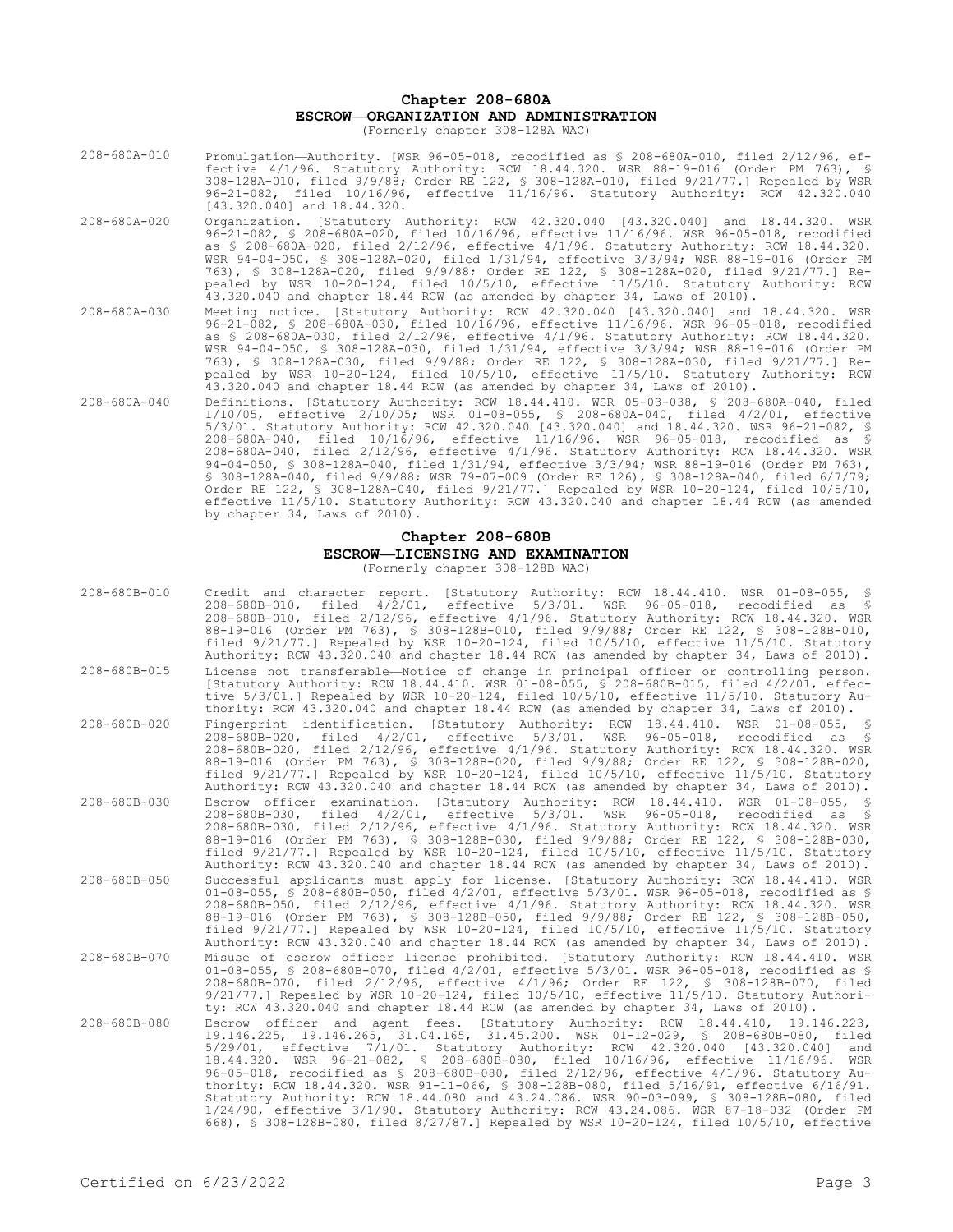|                    | 11/5/10. Statutory Authority: RCW 43.320.040 and chapter 18.44 RCW (as amended by chapter<br>34, Laws of 2010).                                                                                                                                                                                                                                                                                                                                                                                                        |
|--------------------|------------------------------------------------------------------------------------------------------------------------------------------------------------------------------------------------------------------------------------------------------------------------------------------------------------------------------------------------------------------------------------------------------------------------------------------------------------------------------------------------------------------------|
| 208-680B-081       | Fee increase. [Statutory Authority: RCW 43.320.040, 18.44.410. WSR 07-22-010, §<br>208-680B-081, filed 10/25/07, effective 11/25/07. Statutory Authority: RCW 18.44.410,<br>19.146.223, 19.146.225, 19.146.265, 31.04.165, 31.45.200. WSR 01-12-029, § 208-680B-081,<br>filed $5/29/01$ , effective $7/1/01$ . Repealed by WSR $10-20-124$ , filed $10/5/10$ , effective<br>11/5/10. Statutory Authority: RCW 43.320.040 and chapter 18.44 RCW (as amended by chapter<br>34, Laws of 2010).                            |
| $208 - 680B - 082$ | Waiver of fees. [Statutory Authority: RCW 18.44.410, 19.146.223, 19.146.225, 19.146.265,<br>31.04.165, 31.45.200. WSR 01-12-029, § 208-680B-082, filed 5/29/01, effective 7/1/01.1<br>Repealed by WSR 10-20-124, filed 10/5/10, effective 11/5/10. Statutory Authority: RCW<br>43.320.040 and chapter 18.44 RCW (as amended by chapter 34, Laws of 2010).                                                                                                                                                              |
| $208 - 680B - 090$ | Dishonored checks and insufficient payment of fees. [Statutory Authority: RCW 18.44.410.<br>WSR 01-08-055, § 208-680B-090, filed 4/2/01, effective 5/3/01. WSR 96-05-018, recodified<br>as § 208-680B-090, filed 2/12/96, effective 4/1/96. Statutory Authority: RCW 18.44.320.<br>WSR 88-19-016 (Order PM 763), § 308-128B-090, filed 9/9/88.] Repealed by WSR 10-20-124,<br>filed 10/5/10, effective 11/5/10. Statutory Authority: RCW 43.320.040 and chapter 18.44<br>RCW (as amended by chapter 34, Laws of 2010). |
| $208 - 680B - 100$ | Number of locations directly supervised by escrow officers simultaneously. [Statutory Au-<br>thority: RCW 18.44.410. WSR 01-08-055, § 208-680B-100, filed 4/2/01, effective 5/3/01.1<br>Repealed by WSR 10-20-124, filed 10/5/10, effective 11/5/10. Statutory Authority: RCW<br>43.320.040 and chapter 18.44 RCW (as amended by chapter 34, Laws of 2010).                                                                                                                                                            |
| $208 - 680B - 110$ | Escrow officers may only be designated to one company. [Statutory Authority: RCW<br>18.44.410. WSR 01-08-055, § 208-680B-110, filed 4/2/01, effective 5/3/01.] Repealed by<br>WSR 10-20-124, filed 10/5/10, effective 11/5/10. Statutory Authority: RCW 43.320.040 and<br>chapter 18.44 RCW (as amended by chapter 34, Laws of 2010).                                                                                                                                                                                  |
| $208 - 680B - 120$ | Escrow agent's prohibition of designated escrow officer. [Statutory Authority: RCW<br>18.44.410. WSR 01-08-055, § 208-680B-120, filed 4/2/01, effective 5/3/01.] Repealed by<br>WSR 10-20-124, filed 10/5/10, effective 11/5/10. Statutory Authority: RCW 43.320.040 and<br>chapter 18.44 RCW (as amended by chapter 34, Laws of 2010).                                                                                                                                                                                |

## **Chapter 208-680C**

#### **ESCROW—ESCROW AGENT OFFICE**

(Formerly chapter 308-128C WAC)

| $Chapter 208 - 680D$ |                                                                                                                                                                                                                                                                                                                                                                                                                                                                                                                                                                                                                     |  |
|----------------------|---------------------------------------------------------------------------------------------------------------------------------------------------------------------------------------------------------------------------------------------------------------------------------------------------------------------------------------------------------------------------------------------------------------------------------------------------------------------------------------------------------------------------------------------------------------------------------------------------------------------|--|
| 208-680C-060         | Reporting significant events. [Statutory Authority: RCW 43.320.040, 18.44.410.<br>WSR<br>07-22-010, § 208-680C-060, filed 10/25/07, effective 11/25/07.1 Repealed by<br>WSR<br>10-20-124, filed 10/5/10, effective 11/5/10. Statutory Authority: RCW 43.320.040 and<br>chapter 18.44 RCW (as amended by chapter 34, Laws of 2010).                                                                                                                                                                                                                                                                                  |  |
| $208 - 680C - 050$   | Deceptive names prohibited. [Statutory Authority: RCW 18.44.410. WSR 01-08-055, \$<br>208-680C-050, filed 4/2/01, effective 5/3/01. WSR 96-05-018, recodified as \$<br>208-680C-050, filed 2/12/96, effective 4/1/96. Statutory Authority: RCW 18.44.320. WSR<br>94-04-050, \$ 308-128C-050, filed 1/31/94, effective 3/3/94; WSR 88-19-016 (Order PM 763),<br>\$ 308-128C-050, filed 9/9/88; Order RE 122, \$ 308-128C-050, filed 9/21/77.] Repealed by<br>WSR 10-20-124, filed 10/5/10, effective 11/5/10. Statutory Authority: RCW 43.320.040 and<br>chapter 18.44 RCW (as amended by chapter 34, Laws of 2010). |  |
| 208-680C-045         | Closure of office. [Statutory Authority: RCW 18.44.410. WSR 01-08-055, § 208-680C-045,<br>filed 4/2/01, effective 5/3/01. Statutory Authority: RCW 42.320.040 [43.320.040] and<br>18.44.320. WSR 96-21-082, § 208-680C-045, filed 10/16/96, effective 11/16/96.] Repealed<br>by WSR 10-20-124, filed 10/5/10, effective 11/5/10. Statutory Authority: RCW 43.320.040<br>and chapter 18.44 RCW (as amended by chapter 34, Laws of 2010).                                                                                                                                                                             |  |
| $208 - 680C - 040$   | Change of office location. [Statutory Authority: RCW 18.44.410. WSR 01-08-055, \$<br>208-680C-040, filed 4/2/01, effective 5/3/01. WSR 96-05-018, recodified as §<br>208-680C-040, filed 2/12/96, effective 4/1/96. Statutory Authority: RCW 18.44.320. WSR<br>94-04-050, § 308-128C-040, filed 1/31/94, effective 3/3/94; WSR 88-19-016 (Order PM 763),<br>§ 308-128C-040, filed 9/9/88; Order RE 122, § 308-128C-040, filed 9/21/77.] Repealed by<br>WSR 10-20-124, filed 10/5/10, effective 11/5/10. Statutory Authority: RCW 43.320.040 and<br>chapter 18.44 RCW (as amended by chapter 34, Laws of 2010).      |  |
| 208-680C-030         | Display of licenses. [WSR 96-05-018, recodified as \$ 208-680C-030, filed 2/12/96, effec-<br>tive 4/1/96; Order RE 122, § 308-128C-030, filed 9/21/77.] Repealed by WSR 10-20-124,<br>filed 10/5/10, effective 11/5/10. Statutory Authority: RCW 43.320.040 and chapter 18.44<br>RCW (as amended by chapter 34, Laws of 2010).                                                                                                                                                                                                                                                                                      |  |
| 208-680C-020         | Office identification. [Statutory Authority: RCW 18.44.410. WSR 01-08-055, §<br>208-680C-020, filed 4/2/01, effective 5/3/01. WSR 96-05-018, recodified as \$<br>208-680C-020, filed 2/12/96, effective 4/1/96; Order RE 122, § 308-128C-020, filed<br>$9/21/77$ .] Repealed by WSR 10-20-124, filed 10/5/10, effective 11/5/10. Statutory Authori-<br>ty: RCW 43.320.040 and chapter 18.44 RCW (as amended by chapter 34, Laws of 2010).                                                                                                                                                                           |  |
|                      |                                                                                                                                                                                                                                                                                                                                                                                                                                                                                                                                                                                                                     |  |

## **Chapter 208-680D ESCROW—RECORDS AND RESPONSIBILITIES**

(Formerly chapter 308-128C WAC)

- 208-680D-010 Designated escrow officer responsibilities. [Statutory Authority: RCW 18.44.410. WSR 01-08-055, § 208-680D-010, filed 4/2/01, effective 5/3/01. WSR 96-05-018, recodified as § 208-680D-010, filed 2/12/96, effective 4/1/96. Statutory Authority: RCW 18.44.320. WSR 94-04-050, § 308-128D-010, filed 1/31/94, effective 3/3/94; WSR 88-19-016 (Order PM 763), § 308-128D-010, filed 9/9/88; Order RE 122, § 308-128D-010, filed 9/21/77.] Repealed by WSR 10-20-124, filed 10/5/10, effective 11/5/10. Statutory Authority: RCW 43.320.040 and chapter 18.44 RCW (as amended by chapter 34, Laws of 2010).
- 208-680D-020 Required records. [Statutory Authority: RCW 18.44.410. WSR 01-08-055, § 208-680D-020, filed 4/2/01, effective 5/3/01. WSR 96-05-018, recodified as § 208-680D-020, filed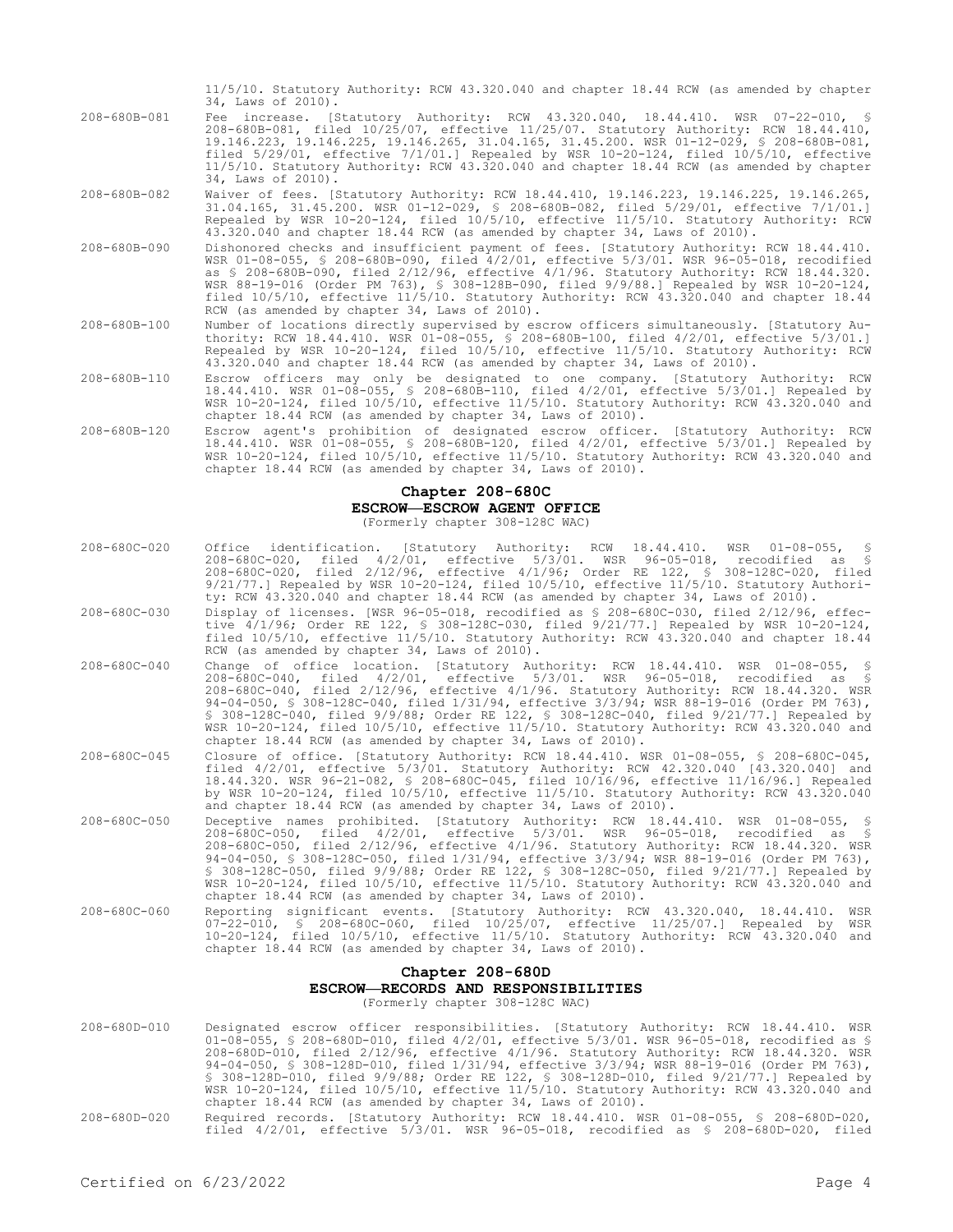2/12/96, effective 4/1/96. Statutory Authority: RCW 18.44.320. WSR 88-23-049 (Order PM 790), § 308-128D-020, filed 11/14/88; WSR 88-19-016 (Order PM 763), § 308-128D-020, filed 9/9/88; Order RE 122, § 308-128D-020, filed 9/21/77.] Repealed by WSR 10-20-124, filed 10/5/10, effective 11/5/10. Statutory Authority: RCW 43.320.040 and chapter 18.44 RCW (as amended by chapter 34, Laws of 2010).

- 208-680D-030 Accuracy and accessibility of records. [Statutory Authority: RCW 18.44.410. WSR 01-08-055, § 208-680D-030, filed 4/2/01, effective 5/3/01. Statutory Authority: RCW 42.320.040 [43.320.040] and 18.44.320. WSR 96-21-082, § 208-680D-030, filed 10/16/96, effective 11/16/96. WSR 96-05-018, recodified as § 208-680D-030, filed 2/12/96, effective 4/1/96. Statutory Authority: RCW 18.44.320. WSR 94-04-050, § 308-128D-030, filed 1/31/94, effective 3/3/94; WSR 88-19-016 (Order PM 763), § 308-128D-030, filed 9/9/88; Order RE 122, § 308-128D-030, filed 9/21/77.] Repealed by WSR 10-20-124, filed 10/5/10, effective 11/5/10. Statutory Authority: RCW 43.320.040 and chapter 18.44 RCW (as amended by chapter 34, Laws of 2010).
- 208-680D-040 Agreements and closings. [Statutory Authority: RCW 18.44.410. WSR 01-08-055, § 208-680D-040, filed 4/2/01, effective 5/3/01. WSR 96-05-018, recodified as § 208-680D-040, filed 2/12/96, effective 4/1/96. Statutory Authority: RCW 18.44.320. WSR 94-04-050, § 308-128D-040, filed 1/31/94, effective 3/3/94; WSR 88-23-049 (Order PM 790), § 308-128D-040, filed 11/14/88; Order RE 122, § 308-128D-040, filed 9/21/77.] Repealed by WSR 10-20-124, filed 10/5/10, effective 11/5/10. Statutory Authority: RCW 43.320.040 and chapter 18.44 RCW (as amended by chapter 34, Laws of 2010).
- 208-680D-050 Expeditious performance. [Statutory Authority: RCW 18.44.410. WSR 01-08-055, § 208-680D-050, filed 4/2/01, effective 5/3/01. WSR 96-05-018, recodified as § 208-680D-050, filed 2/12/96, effective 4/1/96; Order RE 122, § 308-128D-050, filed 9/21/77.] Repealed by WSR 10-20-124, filed 10/5/10, effective 11/5/10. Statutory Authority: RCW 43.320.040 and chapter 18.44 RCW (as amended by chapter 34, Laws of 2010).
- 208-680D-060 Disbursement of funds. [Statutory Authority: RCW 18.44.410. WSR 01-08-055, § 208-680D-060, filed 4/2/01, effective 5/3/01. Statutory Authority: RCW 42.320.040 [43.320.040] and 18.44.320. WSR 96-21-082, § 208-680D-060, filed 10/16/96, effective 11/16/96. WSR 96-05-018, recodified as § 208-680D-060, filed 2/12/96, effective 4/1/96. Statutory Authority: RCW 18.44.320. WSR 88-23-049 (Order PM 790), § 308-128D-060, filed 11/14/88; Order RE 122, § 308-128D-060, filed 9/21/77.] Repealed by WSR 10-20-124, filed 10/5/10, effective 11/5/10. Statutory Authority: RCW 43.320.040 and chapter 18.44 RCW (as amended by chapter 34, Laws of 2010).
- 208-680D-070 Suit or complaint notification. [WSR 96-05-018, recodified as § 208-680D-070, filed 2/12/96, effective 4/1/96. Statutory Authority: RCW 18.44.320. WSR 94-04-050, § 308-128D-070, filed 1/31/94, effective 3/3/94; WSR 88-19-016 (Order PM 763), § 308-128D-070, filed 9/9/88; Order RE 122, § 308-128D-070, filed 9/21/77.] Repealed by WSR 10-20-124, filed 10/5/10, effective 11/5/10. Statutory Authority: RCW 43.320.040 and chapter 18.44 RCW (as amended by chapter 34, Laws of 2010).
- 208-680D-080 Licensed escrow officers' responsibilities. [Statutory Authority: RCW 18.44.410. WSR 01-08-055, § 208-680D-080, filed 4/2/01, effective 5/3/01. WSR 96-05-018, recodified as § 208-680D-080, filed 2/12/96, effective 4/1/96. Statutory Authority: RCW 18.44.320. WSR 88-19-016 (Order PM 763), § 308-128D-080, filed 9/9/88.] Repealed by WSR 10-20-124, filed 10/5/10, effective 11/5/10. Statutory Authority: RCW 43.320.040 and chapter 18.44 RCW (as amended by chapter 34, Laws of 2010).
- 208-680D-090 Escrow instructions, agreements, disclosures—Prohibitions. [Statutory Authority: RCW 18.44.410. WSR 01-08-055, § 208-680D-090, filed 4/2/01, effective 5/3/01.] Repealed by WSR 10-20-124, filed 10/5/10, effective 11/5/10. Statutory Authority: RCW 43.320.040 and chapter 18.44 RCW (as amended by chapter 34, Laws of 2010).

### **Chapter 208-680E**

## **ESCROW—TRUST ACCOUNT PROCEDURES**

(Formerly chapter 308-128C WAC)

- 208-680E-011 Administration of funds held in trust. [Statutory Authority: RCW 42.320.040 [43.320.040] and 18.44.320. WSR 96-21-082, § 208-680E-011, filed 10/16/96, effective 11/16/96. WSR 96-05-018, recodified as § 208-680E-011, filed 2/12/96, effective 4/1/96. Statutory Authority: RCW 18.44.320. WSR 94-04-050, § 308-128E-011, filed 1/31/94, effective 3/3/94; WSR 89-07-077 (Order PM 825), § 308-128E-011, filed 3/21/89, effective 6/1/89.] Repealed by WSR 10-20-124, filed 10/5/10, effective 11/5/10. Statutory Authority: RCW 43.320.040 and chapter 18.44 RCW (as amended by chapter 34, Laws of 2010).
- 208-680E-025 Quarterly reports. [Statutory Authority: RCW 43.320.040, 18.44.410. WSR 07-22-010, § 208-680E-025, filed 10/25/07, effective 11/25/07. Statutory Authority: RCW 18.44.410. WSR 05-03-038, § 208-680E-025, filed 1/10/05, effective 2/10/05.] Repealed by WSR 10-20-124, filed 10/5/10, effective 11/5/10. Statutory Authority: RCW 43.320.040 and chapter 18.44 RCW (as amended by chapter 34, Laws of 2010).

# **Chapter 208-680F ESCROW—FINANCIAL RESPONSIBILITY**

(Formerly chapter 308-128C WAC)

- 208-680F-010 Bond. [Statutory Authority: RCW 18.44.410. WSR 01-08-055, § 208-680F-010, filed 4/2/01, effective 5/3/01. WSR 96-05-018, recodified as § 208-680F-010, filed 2/12/96, effective 4/1/96. Statutory Authority: RCW 18.44.320. WSR 88-19-016 (Order PM 763), § 308-128F-010, filed 9/9/88; Order RE 122, § 308-128F-010, filed 9/21/77.] Repealed by WSR 10-20-124, filed 10/5/10, effective 11/5/10. Statutory Authority: RCW 43.320.040 and chapter 18.44 RCW (as amended by chapter 34, Laws of 2010). 208-680F-020 Errors and omissions policy—Securities alternative. [Statutory Authority: RCW 18.44.410.
- WSR 05-03-038, § 208-680F-020, filed 1/10/05, effective 2/10/05; WSR 01-08-055, § 208-680F-020, filed 4/2/01, effective 5/3/01. WSR 96-05-018, recodified as § 208-680F-020, filed 2/12/96, effective 4/1/96. Statutory Authority: RCW 18.44.320. WSR